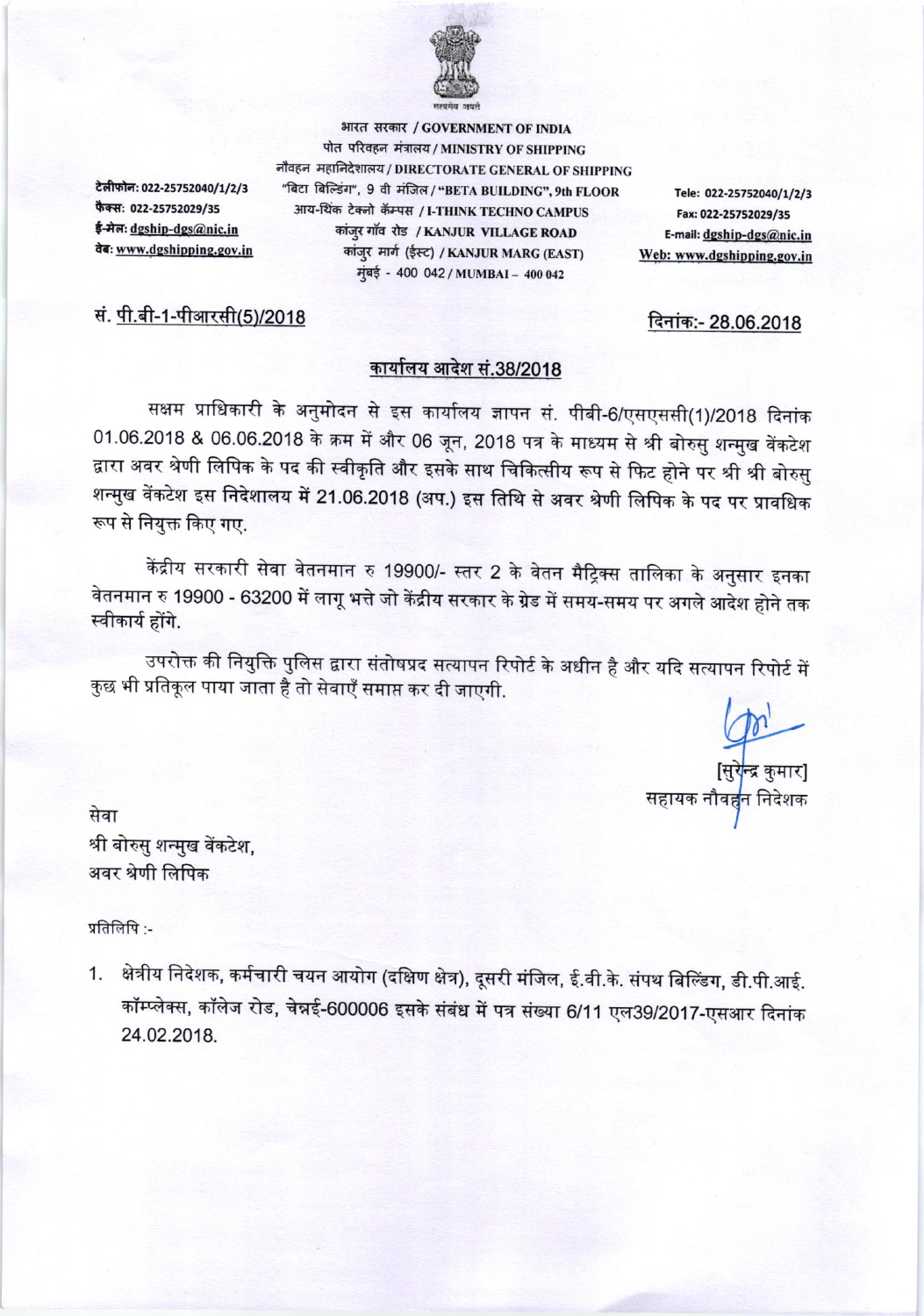- 2. भारत सरकार के सचिव (ध्यानार्थ: श्री वी.एस.सेहरावत, उप मुख्य चार्टरिंग नियंत्रक) यातायात भवन, 1, संसदीय मार्ग, नई दिल्ली-110001 इसके संबंध मेंपत्र संख्या सीडी-11053/36/2018-समन्वय दिनांक 21 मार्च, 2018.
- 3. सतर्कता अनुभाग.
- 4. वेतन एंव लेखा अधिकारी (पोत परिवहन), मुंबई.
- 5. वित्त एंव लेखा.
- 6. प्रशासन अनुभाग.
- 7. कार्यालय ज्ञापन फ़ाइल.
- 8. श्री बोरुसु शन्मुख वेंकटेश की सेवा पंजी पुस्तिका में.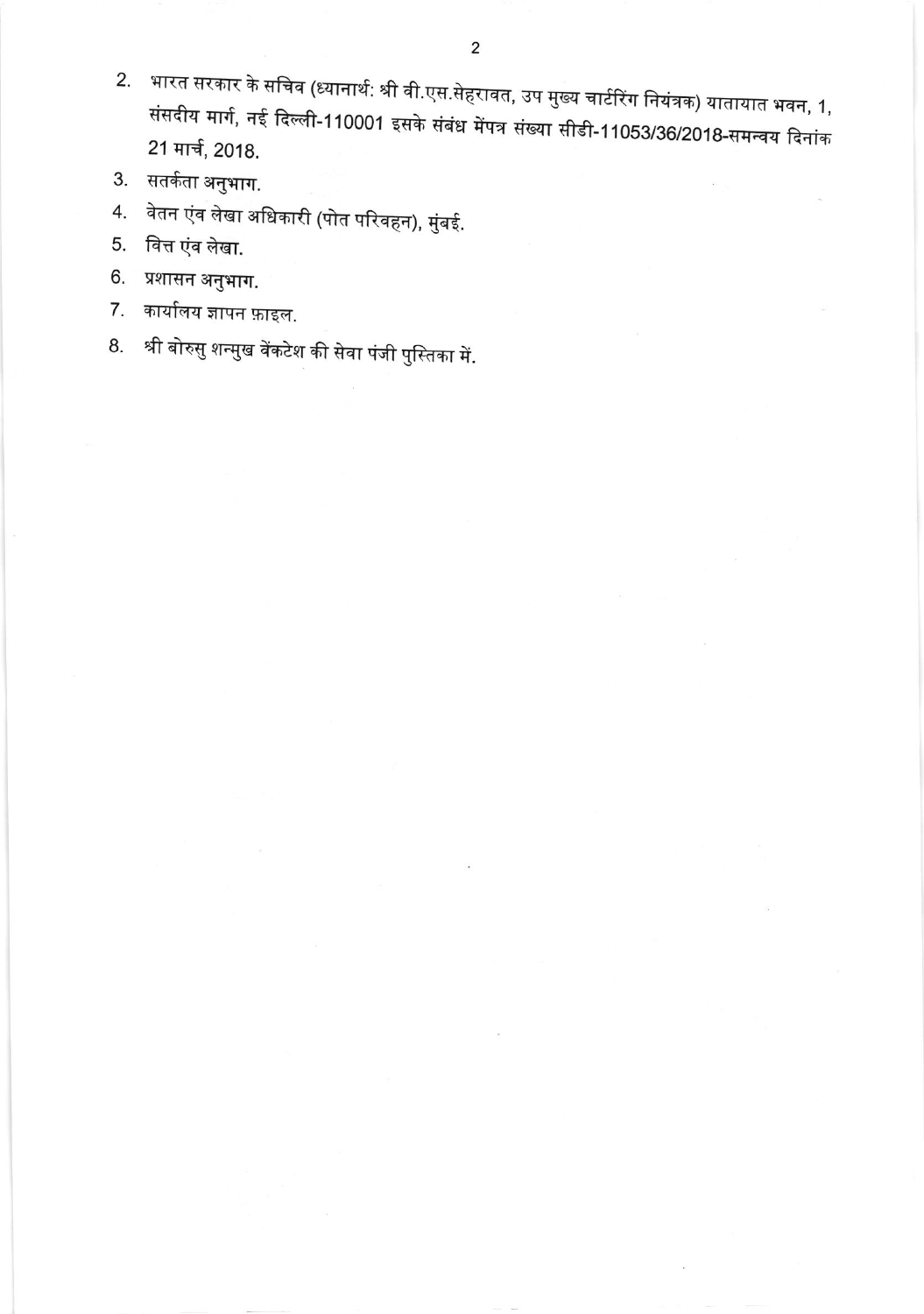

भारत सरकार / GOVERNMENT OF INDIA पोत परिवहन मंत्रालय / MINISTRY OF SHIPPING

टेलीफोन:25752040-45 फैक्स: 25752029/35 ई-मेल: dgship@dgshipping.com वेब: www.dgshipping.gov.in

No. PB-1-PRC(5)/2018

नौवहन महानिदेशालय / DIRECTORATE GENERAL OF SHIPPING "बेटा बिल्डिंग", 9 वी मंजिल / "BETA BUILDING", 9<sup>th</sup> FLOOR आय-थिंक टेक्नो कॅम्पस / I-THINK TECHNO CAMPUS कांज़्र गॉव रोड / KANJUR VILLAGE ROAD कांजुर मार्ग (ईस्ट) / KANJUR MARG (EAST) मूंबई - 400 042 / MUMBAI - 400 042

## **OFFICE ORDER NO. 38/2018**

Tele: 25752040-45 Fax: 25752029/35 E-mail: dgship@dgshipping.com Web: www.dgshipping.gov.in

Date: - 27.06.2018

28 JUN 2018

In continuation to this office Memorandum No. PB-6/SSC(1)/2018 dated 01.06.2018 & dated 06.06.2018 for offer of appointment to the post of Lower Division Clerk in this Directorate and acceptance thereof by Shri Borusu Shanmukha Venkatesh vide letter dated 14<sup>th</sup> June, 2018 and upon his being medically fit, Shri Borusu Shanmukha Venkatesh is provisionally appointed with the approval of Competent Authority to the post of Lower Division Clerk in this Directorate with effect from 21.06.2018(FN), on basic pay of  $\overline{\tau}$  19,900/- in Level-2 of Pay Matrix Table in the Pay Scale of ₹ 19900-63200 plus usual allowances as admissible to Central Govt. Servants in that grade from time to time until further orders.

The aforesaid appointment is subject to satisfactory verification report by Police and shall be terminated if anything adverse is found in his above verification reports.

| Surendra Kumar Assistant Director General of Shipping

To

## Shri Borusu Shanmukha Venkatesh. **Lower Division Clerk**

## Copy to:-

1. The Regional Director, Staff Selection Commission(Southern Region), 2<sup>nd</sup> floor, E.V.K. Sampath Building, D.P.I. Complex, College Road, Chennai-600006 w.r.t. their letter No. 6/11 L39/2017-SR dated 24.02.2018.

 $.2/-$